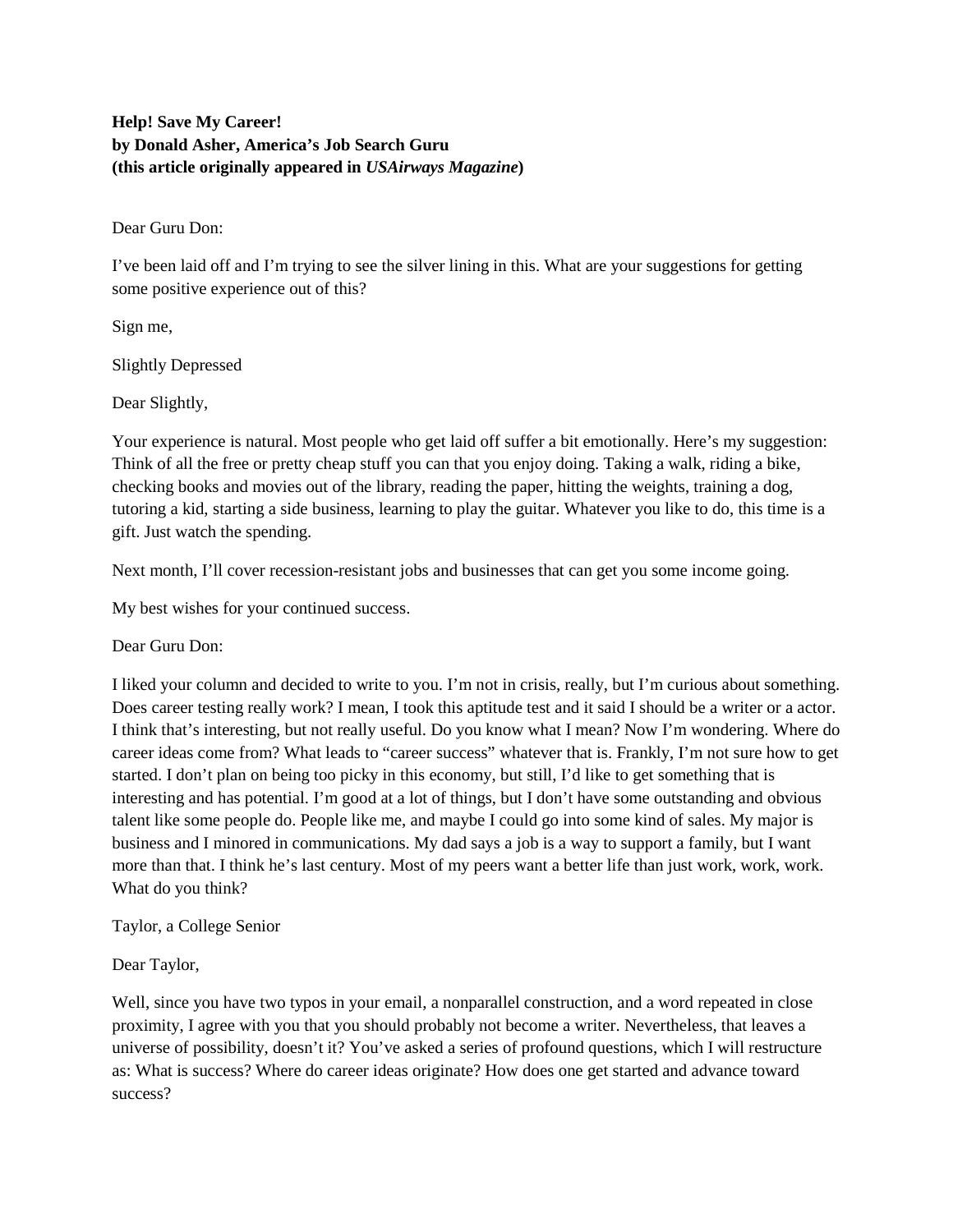**What is success?** I think the definition of success is undergoing a revision right now, in part due to generational preferences, and in part due to the now-evident shortcomings of crass materialism. It's fun to have money and buy stuff, but it turns out that the *pursuit* of happiness is what satisfies. *Having* money, stuff, honors, praise, and awards is just not that satisfying.

One clear example is entrepreneurs. Entrepreneurs are happiest while building their companies; selling the company for a profit often depresses them, leaves them rudderless and confused, in spite of the infusion of capital into their personal lives.

A lot of materialism has a threshold effect. You definitely need a certain amount of money or a certain amount of house, just as examples, but beyond that, more money or more house does not make you happi*er.* 

The new field of Happiness Studies has a lot to say about ideas like this. To catch up on this, you might read Mihaly Csikszentmihalyi 's *Creativity: Flow and the Psychology of Discovery and Invention,* and Martin Seligman's *Learned Optimism* or *Authentic Happiness.* There's some fascinating scholarship coming out of this field right now.

Yes, we all want and need to be able to pay our bills, but do we really need to helicopter ski in Chile this July or buy another BMW because there's dust on the one we already have? Perhaps not. Besides, a lot of Americans are working way too many hours to play with their toys or bask in their glories. Even people like your dad may work too many hours to share in the family life his income has created.

I have long said that a life is made up of a series of days, so you'd better enjoy your days if you want to enjoy your life. Confucius said: "Choose a job you love, and you will never have to work a day in your life." The greatest success, in career terms, is in *finding your calling.*

Among those people who work, some have jobs, some have careers, and some have a calling. A calling is something you'd do even if you weren't paid to do it. A calling is intrinsically satisfying, regardless of compensation. And it turns out that finding your calling leads to more success.

When you love to do something, you'll do it longer, you'll invest your own money in doing it, you'll do it when you're tired, you'll do it when attractive distractions are available. And that extra effort brings extra reward. This is covered in Malcolm Gladwell 's, *Outliers: The Story of Success,* and in Geoff Colvin's *Talent Is Overrated: What Really Separates World-Class Performers from Everybody Else*.

Your goal, Taylor, should be to find a calling.

**Where do career ideas originate?** They originate in the weirdest of places. I know of an exobiologist who got her original idea from a Tom Cruise movie, and now she's a NASA scientist. A lot of lawyers today were watching Ally McBeal a decade ago. People get a lot of career ideas from their families. Your name is a career idea, by the way, and people with that name originally had that profession. We're past the feudal idea that your father's profession shall be your profession, but if your mom was a realtor, maybe you'll be a developer; if your dad was a high school teacher maybe you'll be a corporate trainer. Here's a great way to get career ideas:

• First, what are all the career fantasies you've had so far in your life, however trivial or unlikely?